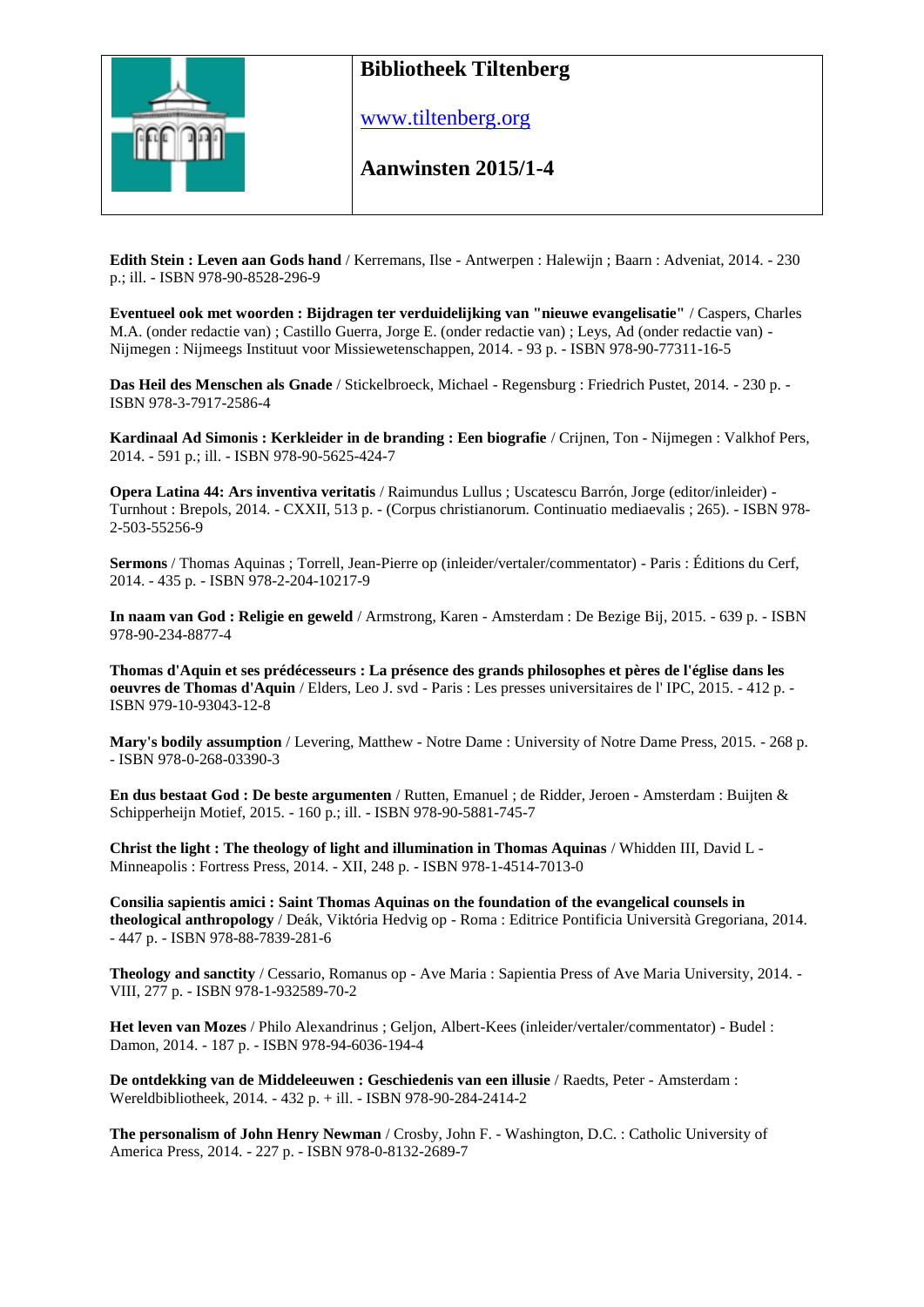

**The sacred liturgy : Source and summit of the life and mission of the church** / Reid, Alcuin osb (editor) - San Francisco : Ignatius Press, 2014. - 446 p. - ISBN 978-1-58617-786-7

**Remaining in the truth of Christ : Marriage and communion in the catholic church Appendix: Excerpts from select documents of the magisterium** / Dodaro, Robert osa (editor) ; Brandmüller, Walter ; Burke, Raymond L. ; Caffarra, Carlo ; De Paolis, Velasio cs ; Mankowski, Paul sj ; Müller, Gerhard Ludwig ; Rist, John M. ; Vasil' Cyril sj - San Francisco : Ignatius Press, 2014. - 323 p. - ISBN 978-1-58617-995-3

**Verdeelde wijsheid : Tussen Kerk en academische theologie** / Bosman, Frank (redactie) ; Goris, Harm (redactie) - Nijmegen : Valkhof Pers, 2014. - 207 p. - (Annalen van het Thijmgenootschap ; Jaargang 102 (2014) afl. 3). - ISBN 978-90-5625-420-9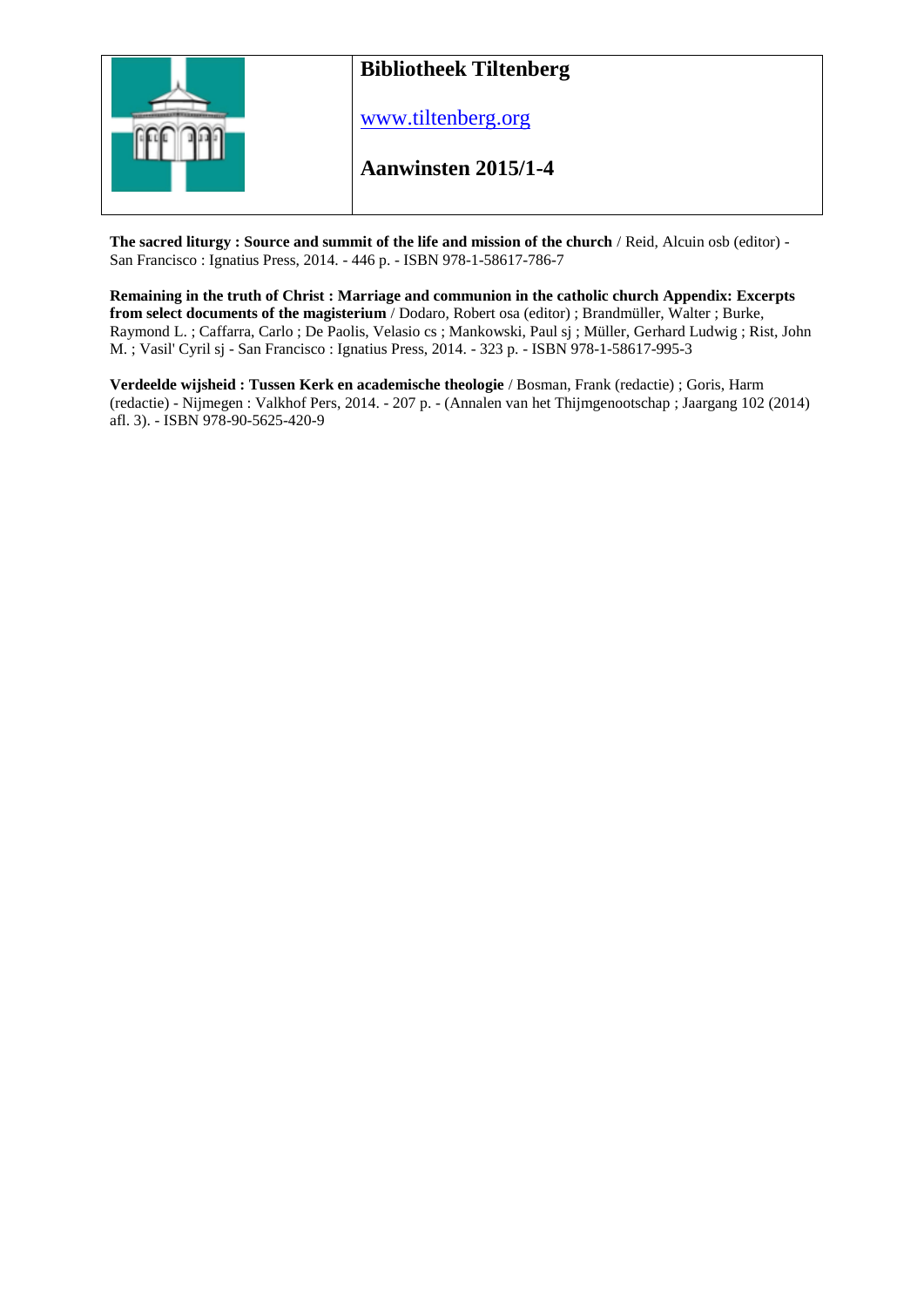

www.tiltenberg.org

**Aanwinsten 2015/5-8 Aanwinsten 2014**

**Alphabetum narrationum** / Arnoldus Leodiensis ; Brilli, Elisa (editor) - Turnhout : Brepols Publishers, 2015. - CVIII, 752 p. - (Corpus christianorum. Continuatio mediaevalis ; 160). - ISBN 978-2-503-53200-4

**Bijbelcommentaar : Hosea - Maleachi** / Paul, M.J. (redacteur) ; van den Brink, G. (redacteur) ; Bette, J.C. (redacteur) - Doorn : Centrum voor Bijbelonderzoek, 2015. - 23\* + 867 p. - (Studiebijbel Oude Testament ; 12). - ISBN 978-90-77651-31-5

**Catalogi librorum vetustissimi universitatis Pragensis = Die ältesten Bücherkataloge der Prager Universität /** Silagiová, Zuzana (editor) ; Smahel, Frantisek (editor) - Turnhout : Brepols Publishers, 2015. - LXXV, 290 p. - (Corpus christianorum. Continuatio mediaevalis ; 271). - ISBN 978-2-503-55485-3

**Freude an Gott : Auf dem Weg zu einem lebendigen Glauben : Festschrift für Kurt Kardinal Koch zum 65. Geburtstag. Erster Teilband** / Augustin, George ; Schulze, Markus - Freiburg-Basel-Wien : Herder, 2015. - 5-444 p.; ill. - ISBN 978-3-451-31331-8

**Freude an Gott : Auf dem Weg zu einem lebendigen Glauben : Festschrift für Kurt Kardinal Koch zum 65. Geburtstag. Zweiter Teilband** / Augustin, George ; Schulze, Markus - Freiburg-Basel-Wien : Herder, 2015. - 447-1031 p. - ISBN 978-3-451-31331-8

**Opera. 4: De vanitate rerum mundanarum : Dialogus de creatione mundi** / Hugo de Sancto Victore ; Giraud, Cédric (editor/inleider) - Turnhout : Brepols, 2015. - 369 p. - (Corpus christianorum. Continuatio mediaevalis ; 269). - ISBN 978-2-503-52647-8

**Postilla super Job** / Petrus Iohannis Olivi ; Boureau, Alain (a cura di) - Turnhout : Brepols Publishers, 2015. - XXXVI, 676 p. - (Corpus christianorum. Continuatio mediaevalis ; 275). - ISBN 978-2-503-55467-9

**Sede vacante : Come conseguenza della perdita di un ufficio ecclesiastico nel Codice di Diritto Canonico del 1983** / Walczak, Roman - Città del Vaticano : Libreria Editrice Vaticana, 2015. - 330 p. - ISBN 978-88-209- 9438-9

**The theology of marriage : Personalism, doctrine, and canon law** / Burke, Cormac - Washington, D.C. : Catholic University of America Press, 2015. - XVII, 254 p. - ISBN 978-0-8132-2685-9

**There is no rose : The mariology of the catholic** church / Nichols, Aidan op - Minneapolis : Fortress Press, 2015. - X, 186 p. - ISBN 978-1-4514-8446-5

**Vitae, miracula, translatio et alia hagiographica** / Arnulphus Suessionensis ; Nip, Renée (editor) - Turnhout : Brepols, 2015. - LXXIII, 356 p. - (Corpus christianorum. Continuatio mediaevalis ; 285). - ISBN 978-2-503- 05301-1

**Insegnamenti di Francesco. I, 1 2013 (Marzo-Giugno**) / Franciscus (2013-) - Città del Vaticano : Libreria Editrice Vaticana, 2013. - XXII, 592 p. - ISBN 978-88-209-9512-6

**Monotheismen zwischen Gewalt und Frieden : Eine Auseinandersetzung mit aktuellen religionskritischen Thesen** / Abboud, Miled - Münster : Lit Verlag, 2013. - III, 343 p. - ISBN 3-643-12241-4

**Christ the light : The theology of light and illumination in Thomas Aquinas** / Whidden III, David L - Minneapolis : Fortress Press, 2014. - XII, 248 p. - ISBN 978-1-4514-7013-0

**A lexicon of biblical aramaic clarified by ancient documents** / Vogt, Ernst sj ; Fitzmyer, Joseph A. sj - Rom/FreiburgWien : Gregorian and Biblical Press, 2011. - 349 p. - ISBN 978-88-7653-655-7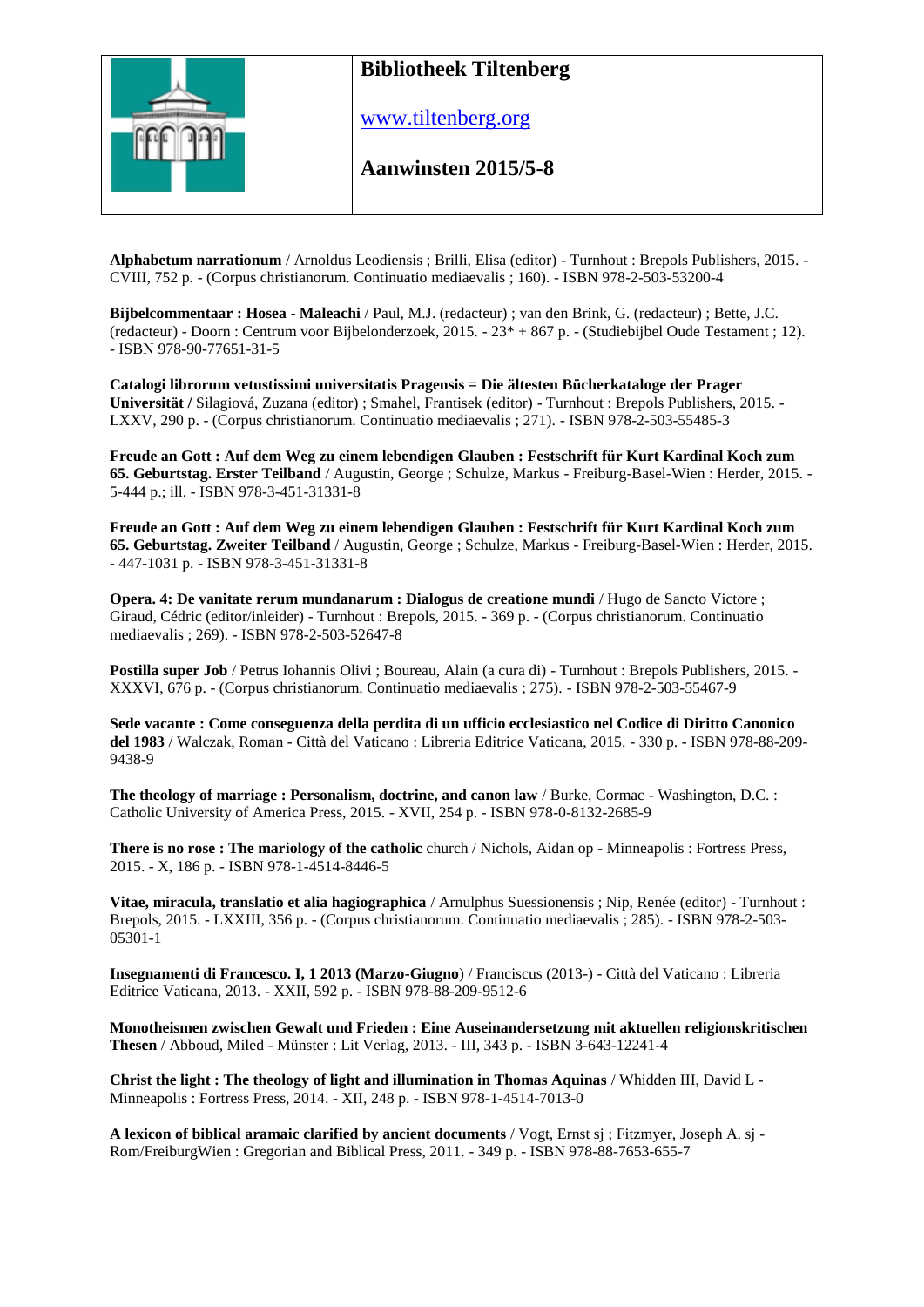

www.tiltenberg.org

#### **Aanwinsten 2015/5-8 Aanwinsten 2014**

**New approaches for interpreting the letters of Saint Paul : Collected essays rhetoric, soteriology, christology snd ecclesiology** / Aletti, Jean-Noël sj - Roma : Gregorian and Biblical Press, 2012. - 403 p. - ISBN 978-88-7653-660-1

**Religious freedom : Did Vatican II contradict traditional catholic doctrine? : A debate** / Guminsky, Arnold T. ; Harrison, Brian W. os - South Bend : St. Augustine's Press, 2013. - VIII, 288 p. - ISBN 978-1-58731-698-2

**L'amore e il suo fascino : Bellezza e castità nella prospettiva di San Tommaso d'Aquino** / Gotia, Oana - Siena : Cantagalli, 2011. - 490 p. - ISBN 978-88-8272-576-1

**Consilia sapientis amici : Saint Thomas Aquinas on the foundation of the evangelical counsels in theological anthropology** / Deák, Viktória Hedvig op - Roma : Editrice Pontificia Università Gregoriana, 2014. - 447 p. - ISBN 978-88-7839-281-6

**Moderne Devotie : Terug naar de bron met Geert Grote (1350-1384) & Thomas a Kempis (ca. 1380-1471) : De Moderne Devotie in Deventer en Zwolle** / Brouwer, Marjan ; van Beusichem, Mariska ; de Vries, Bert - Zwolle : Wbooks, 2011. - 127 p. : ill. - ISBN 978-90-400-7841-2

**L'anima tomista di Benedetto XVI. L'impronta di San Tommaso nei temi chiave di Papa Ratzinger: un'eredità per la Chiesa del futuro** / Rossi, Margherita Maria ; Rossi, Teodora ; Rossi, Teresa Francesca - Roma : Angelicum University Press, 2013. - 266 p. - ISBN 978-88-88660-45-5

**Jan de Quay (1901-1985). Een biografie** / Meijer, Cees - Amsterdam : Boom, 2014. - 511 p.; ill. - ISBN 978- 94-610-55552

**En dus bestaat God : De beste argumenten** / Rutten, Emanuel ; de Ridder, Jeroen - Amsterdam : Buijten & Schipperheijn Motief, 2015. - 160 p.; ill. - ISBN 978-90-5881-745-7

**Ignatius in zijn brieven** / Ignatius de Loyola ; Rotsaert, Mark sj (vertaler/commentator) - Averbode : Altiora, 2015. - 176 p. - ISBN 978-90-317-3957-8

**The Inspiration and Truth of Sacred Scripture. The Word that comes from God and speaks of God for the Salvation of the World** / Pauselijke Bijbelcommissie ; Müller, Gerhard Ludwig (voorwoord) ; Esposito, Thomas OCist (vertaler) ; Gregg, Stephen OCist (vertaler) - Collegeville (Minn.) : The Liturgical Press, 2014. xxii, 181 p. - ISBN 978-0-8146-4903-9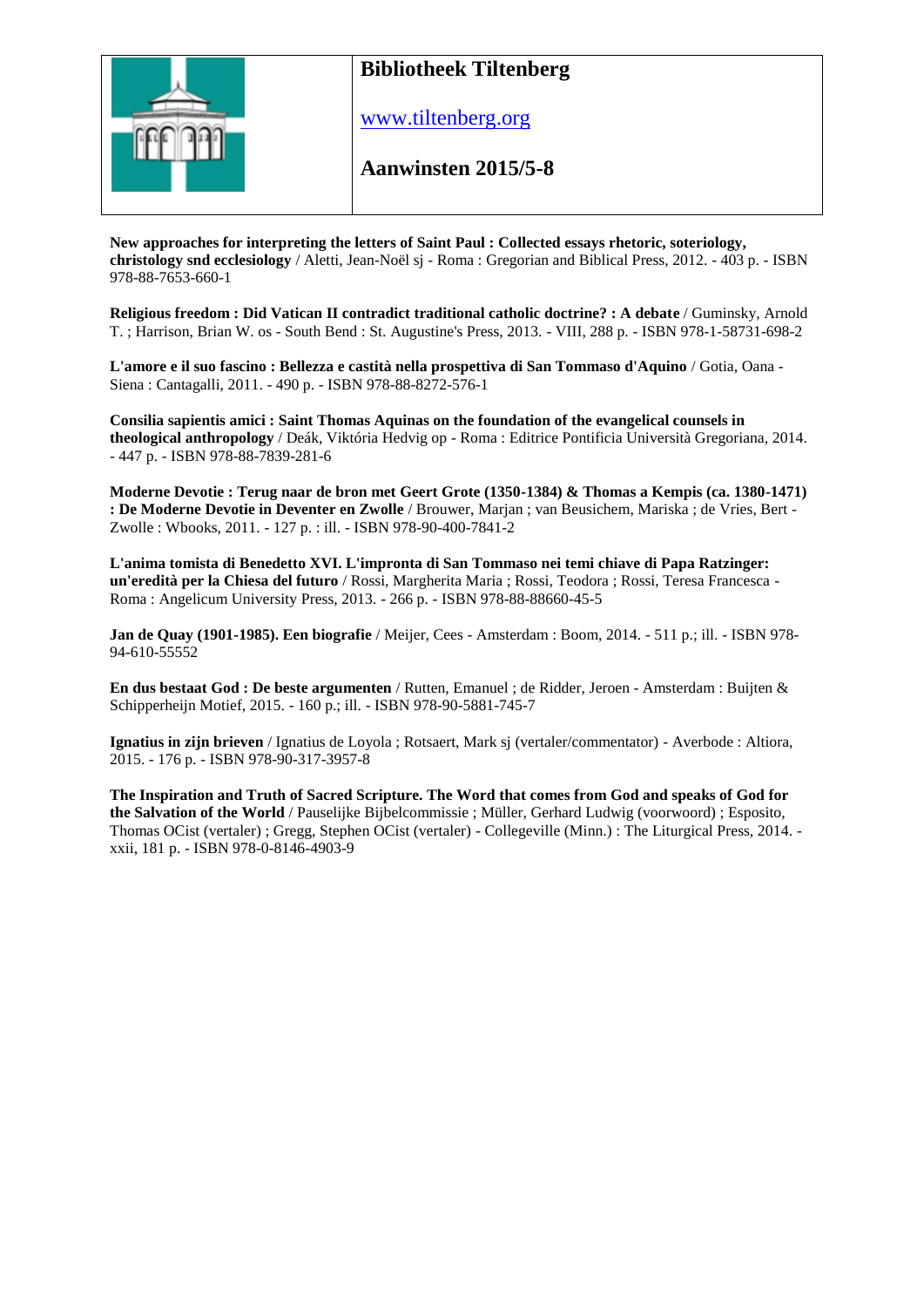

www.tiltenberg.org

### **Aanwinsten 2015/9-12 Aanwinsten 2014**

**Super Ierarchiam Dionysii** / Hugo de Sancto Victore ; Poirel, Dominicus (editor) - Turnhout : Brepols, 2015. - 748 p. - (Corpus christianorum. Continuatio mediaevalis ; 178). - ISBN 978-2-503-04781-2

**Insegnamenti di Francesco. I, 2 2013 (Luglio-Dicembre)** / Franciscus (2013-) - Città del Vaticano : Libreria Editrice Vaticana, 2013. - XLII, 982 p. - ISBN 978-88-209-9574-4

**Preken met klassiekers. Bijdragen themadag Tilburg School of Catholic Theology, 18 juni 2015** / Schoot, Henk J.M. (redactie) ; Sarot, Marcel (medewerker) ; van de beek, Bram (medewerker) ; Van Geest, Paul (medewerker) ; Hoogland, Mark-Robin cp (medewerker) ; Moehn, Wim (medewerker) - Utrecht : Tilburg School of Catholic Theology, 2015. - 71 p. - ISBN 978-94-90393-50-2

**Hoffnung auf Vollendung : Zur Eschatologie von Joseph Ratzinger** / Nachtwei, Gerhard - Regensburg : Friedrich Pustet, 2015. - 286 p. - (Ratzinger-Studien ; 8). - ISBN 978-3-7917-2732-5

**Cardinal Manning : From anglican archdeacon to council father at Vatican I** / Pereiro, James - Leominster : Gracewing, 2008. - XII, 360 p. - ISBN 978-0-85244-405-4

**Faith, reason and the natural sciences : The challenge of the natural sciences in the work of theologians** / Tanzella-Nitti, Giuseppe - Aurora : The Davies Group, 2009. - XIII, 271 p. - ISBN 978-1-934542-12-5

**Door het vuur voor de armen : Oudste getuigenissen over Laurentius** / van Reisen, Hans (redactie) - Budel : Damon, 2015. - 167 p.; ill. - ISBN 978-94-6036-213-2

**Eleven cardinals speak on marriage and the family : Essays from a pastoral viewpoint** / Aymans, Winfried (editor) - San Francisco : Ignatius Press, 2015. - 129 p. - ISBN 978-1-62164-087

**Exodus. II** / van 't Veld, B. - Utrecht : Kok, 2015. - 387 p. - (De prediking van het Oude Testament). - ISBN 978-90-435-2565-7

**Die Frau des Bundes : Präfigurationen Marias im Alten Testament** / Serra, Aristide (Herausgegeben von) - Regensburg : Friedrich Pustet, 2015. - 294 p. - (Mariologische Studien ; 23). - ISBN 978-3-7917-2665-6

**God or nothing : A conversation on faith with Nicolas Diat** / Sarah, Robert ; Diat, Nicolas (interviewer) ; Miller, Michael J. (vertaler) - San Francisco : Ignatius Press, 2015. - 284 p. - ISBN 978-1-62164-050-9

**Heraut van de katholieke herleving Gerard Brom, 1882-1959** / Luykx, Paul - Nijmegen : Vantilt, 2015. - 1006 p.; ill. - ISBN 978-94-6004-2003

**Homiletisch directorium en gids voor grote vieringen** / Nederlandse Bisschoppenconferentie. Beleidssector Liturgie - Nederlandse Bisschoppenconferentie. Beleidssector Liturgie, 2015. - 175 p. - (Liturgische Documentatie ; 12). - ISBN ISSN 1571-7046

**Het joodse koninkrijk van Himyar en de christelijke martelaars van Nadjran : Joden en christenen in Arabië in de zesde eeuw** / Van der Horst, Pieter W. - Amsterdam : Athenaeum-Polak & Van Gennep, 2015. - 117 p. - ISBN 978-90-253-0776-9

**Das Land ist für die Armen da : Psalm 37 und seine immer aktuelle Bedeutung** / Ruiz, Eleuterio R. - Stuttgart : Katholisches Bibelwerk, 2015. - 114 p. - (Stuttgarter Bibelstudien ; 232). - ISBN 978-3-460-03324-5

**The Lost World of Adam and Eve. Genesis 2-3 and the Human Origins Debate** / Walton, John H. ; Wright, N.T. - Downers Grove : InterVarsity Press, 2015. - 255 p. - ISBN 978-0-8308-2461-8

**Maria und das Alte Testament** / Hauke, Manfred (Herausgegeben von) - Regensburg : Friedrich Pustet, 2015. - 276 p. - (Mariologische Studien; 24). - ISBN 978-3-7917-2727-1